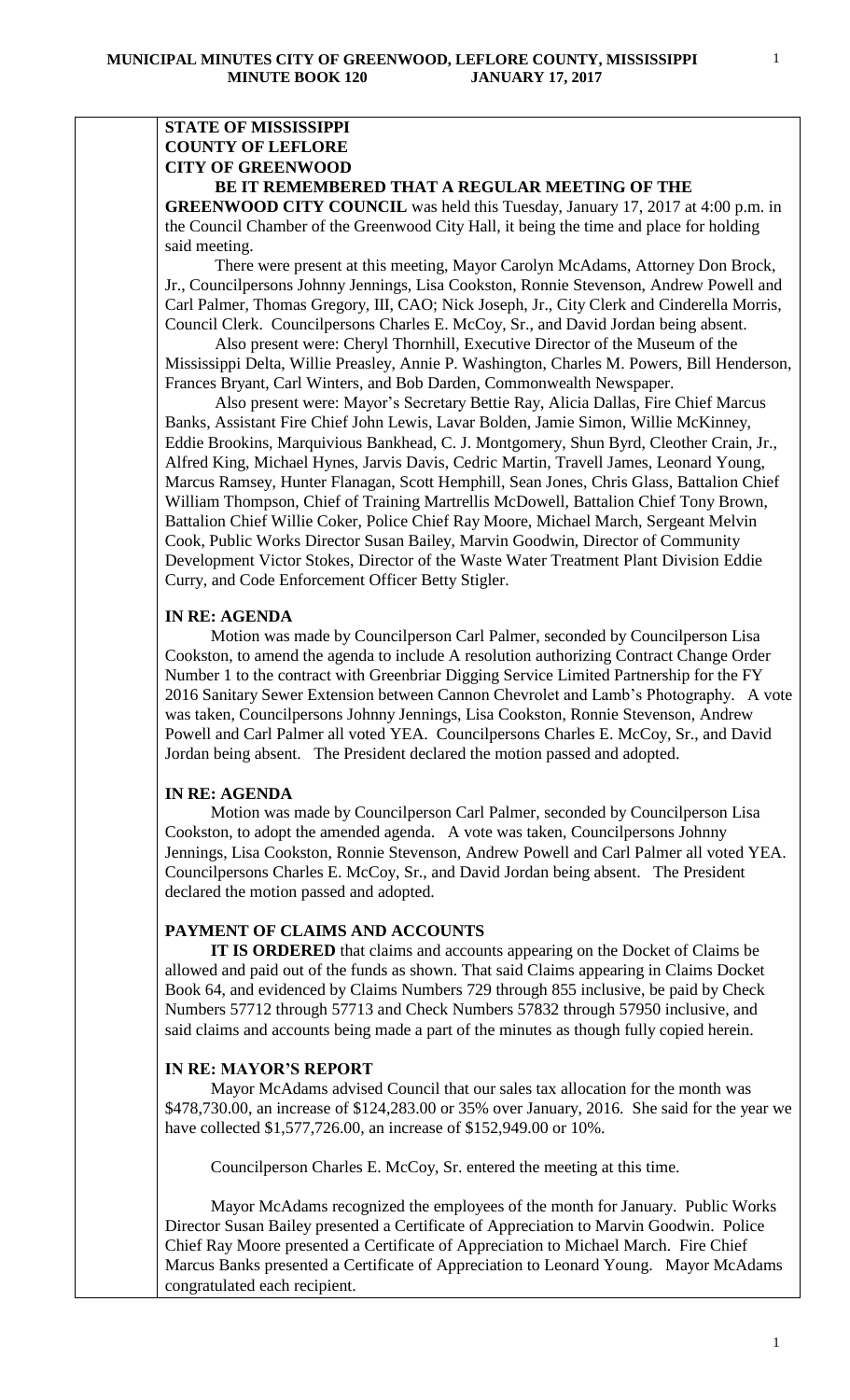Mayor McAdams gave Council an update on the city's ongoing projects. She said due to the rain, Main Street Project and Rail Spike Park has no work going on. She said both are moving along quickly with sidewalks and lights. She said she met with John Beard regarding the police station's renovation, scheduled for completion in April. She said she and Chief Moore has been looking at furniture, computers, and data.

### **IN RE: PUBLIC AGENDA**

 Frances Bryant, Air Med Care, proposed to the City to consider a benefit added to employees for coverage for air medical service. She said coverage is based on membership which includes a discount. She said the benefit covers the employee and two family members that live in the household. She said they have aircrafts in 34 states. She said with coverage, any expense related to the flight not covered by insurance will be absorbed by Air Med Care. She announced that Delta Electric is already participating and that a week later they had to transport one of their employees.

 Cheryl Thornhill thanked the Mayor and Council for their continued support. She said the museum received the Mississippi Humanity Award and a grant to upgrade the Greenwood Leflore room in the amount of \$5,000 from the Delta National Heritage Area. She invited the Mayor and Council to come see the Mississippi Bicentennial 20 star flag which flew over the federal Capitol in 1818 and 1819, on February 8, 2017 from 10:00 a.m. until 7:00 p.m. and on February 9, 2017 from 9:00 a.m. until 5:00 p.m. free of charge. She said a copy of the state's original 1817 constitution is part of the exhibit.

# **IN RE: POLICY ISSUES AGENDA - NONE**

 Council President Ronnie Stevenson announced that he would like to pull item 5(a)4 Resolution authorizing a \$1.00 per hour compensation increase for all municipal police officers and firefighters, not including the chief of police and the fire chief from the Consent Agenda to be handled at this time. He asked Battalion Chief Willie Coker to speak at this time. Chief Coker stated that he appreciated the raises for the police and fire departments. He also spoke kind words of Fire Chief Marcus Banks. He said his men are doing a good job protecting the city. Chief McDowell thanked the Mayor and Council personally. He said that Chief Banks and the Mayor worked effortfully on the raises. He thanked Chief Banks for being a leader.

# **RESOLUTION AUTHORIZING A \$1.00 PER HOUR COMPENSATION INCREASE FOR ALL MUNICIPAL POLICE OFFICERS AND FIREFIGHTERS, NOT INCLUDING THE CHIEF OF POLICE AND THE FIRE CHIEF - Adopted Unanimously**

 Fire Chief Marcus Banks echoed Chiefs Coker and McDowell. He said he appreciated the Mayor and the Council. He said he appreciated his guys and that his firefighters were some of the best in the State of Mississippi. He said the professionalism of his department is well known throughout the state and that he will put his guys up against anybody.

 Police Chief Ray Moore thanked the Mayor and Council for his guys. He said his employees are out there 24/7. He said the credit goes to his officers. He further stated that he has the best police department in the State.

# **IN RE: ROUTINE AGENDA IN RE: CONSENT AGENDA IN RE: MINUTES**

 Motion was made by Councilperson Charles E. McCoy, Sr., seconded by Councilperson Carl Palmer, to adopt the minutes of the January 3, 2017 City Council meeting. A vote was taken, Councilpersons Johnny Jennings, Lisa Cookston, Ronnie Stevenson, Charles E. McCoy, Sr., Andrew Powell and Carl Palmer all voted YEA. Councilperson David Jordan being absent. The President declared the motion passed and adopted.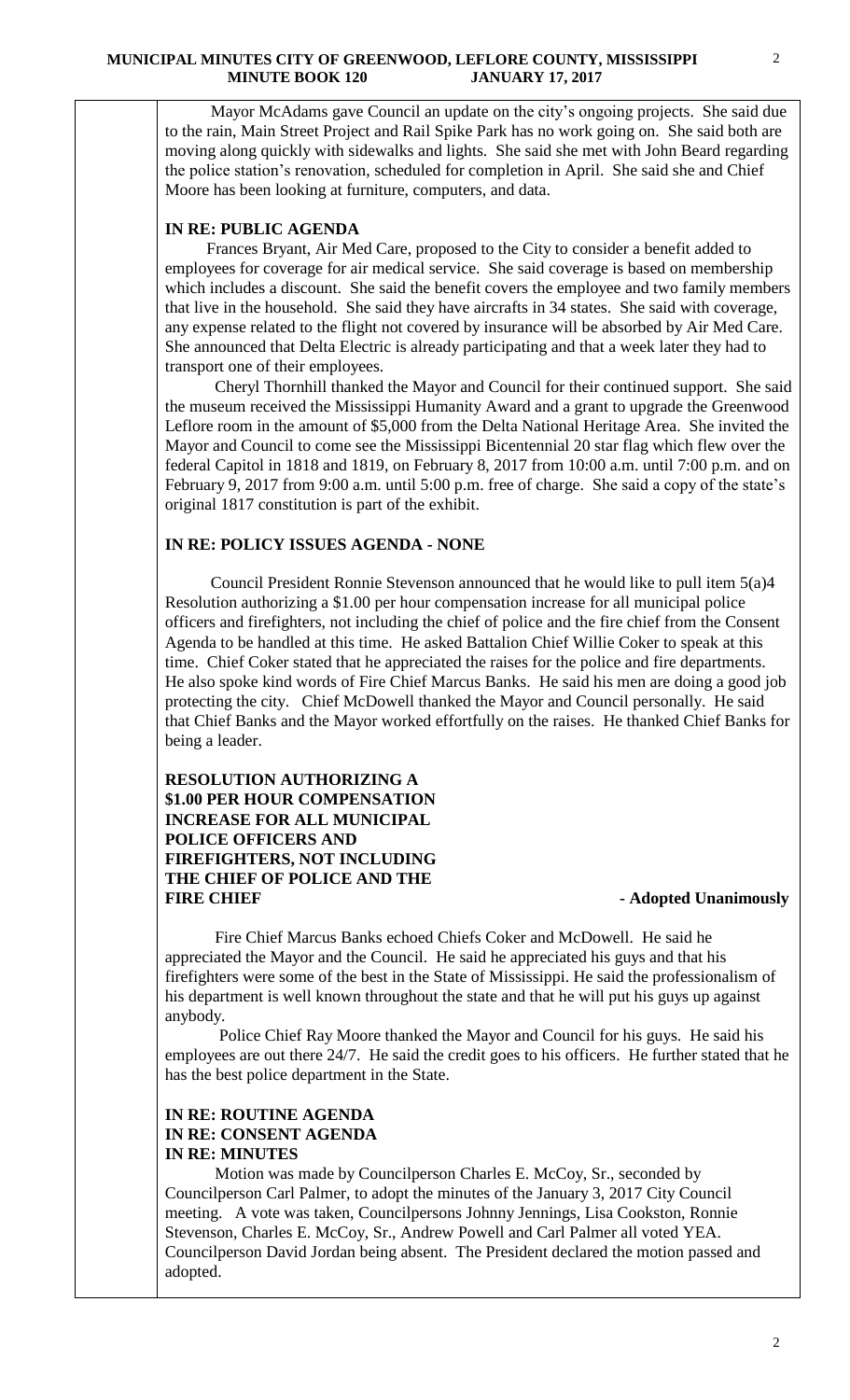| <b>ORDER OF THE CITY COUNCIL</b>                                                                                                                          |                                                |
|-----------------------------------------------------------------------------------------------------------------------------------------------------------|------------------------------------------------|
| <b>RECEIVING THE PRIVILEGE</b>                                                                                                                            |                                                |
| <b>LICENSES REPORT OF THE</b>                                                                                                                             |                                                |
| <b>CITY CLERK FOR THE MONTH</b>                                                                                                                           |                                                |
| OF DECEMBER, 2016                                                                                                                                         | - Adopted Unanimously                          |
| <b>ORDER OF THE CITY COUNCIL</b>                                                                                                                          |                                                |
| <b>RECEIVING THE FINANCIAL</b>                                                                                                                            |                                                |
| <b>REPORT OF THE CITY CLERK</b>                                                                                                                           |                                                |
| FOR THE MONTH OF DECEMBER,                                                                                                                                |                                                |
| 2016                                                                                                                                                      | - Adopted Unanimously                          |
| <b>RESOLUTION AUTHORIZING</b>                                                                                                                             |                                                |
| THE ADVERTISEMENT FOR                                                                                                                                     |                                                |
| <b>BIDS FOR THE INSTALLATION</b>                                                                                                                          |                                                |
| OF LANDSCAPE MATERIALS                                                                                                                                    |                                                |
| <b>AT RAIL SPIKE PARK</b>                                                                                                                                 | - Adopted Unanimously                          |
|                                                                                                                                                           |                                                |
| A RESOLUTION AUTHORIZING                                                                                                                                  |                                                |
| THE CITY OF GREENWOOD, TO                                                                                                                                 |                                                |
| <b>ENTER INTO A CONTRACT WITH</b>                                                                                                                         |                                                |
| MID DELTA AUCTION COMPANY,                                                                                                                                |                                                |
| <b>LLC TO AUCTION SURPLUS</b>                                                                                                                             |                                                |
| <b>EQUIPMENT</b>                                                                                                                                          | - Adopted Unanimously                          |
| A RESOLUTION AUTHORIZING                                                                                                                                  |                                                |
| <b>REMOVAL OF EQUIPMENT FROM</b>                                                                                                                          |                                                |
| THE FIXED ASSET INVENTORY                                                                                                                                 | - Adopted Unanimously                          |
| A RESOLUTION AUTHORIZING                                                                                                                                  |                                                |
| <b>RETIRED CAPTAIN JOHN DOWNS</b>                                                                                                                         |                                                |
| <b>TO PURCHASE HIS CITY ISSUED</b>                                                                                                                        |                                                |
| <b>SIDEARM</b>                                                                                                                                            | - Adopted Unanimously                          |
| A RESOLUTION DESIGNATING                                                                                                                                  |                                                |
| <b>FINANCIAL INSTITUTIONS AS</b>                                                                                                                          |                                                |
| <b>MUNICIPAL DEPOSITORIES</b>                                                                                                                             | - Adopted Unanimously                          |
|                                                                                                                                                           |                                                |
| AN ORDER REVISING THE BUDGET                                                                                                                              |                                                |
| FOR THE FISCAL YEAR 2016-2017                                                                                                                             |                                                |
| <b>AS AUTHORIZED BY CHAPTER 519</b>                                                                                                                       |                                                |
| OF LAWS OF MISSISSIPPI FOR 1985.                                                                                                                          |                                                |
| <b>WHEREAS</b> , provisions of Chapter 519 of the Laws of Mississippi of 1985, as                                                                         |                                                |
| amended, municipal budgets for fiscal year may be revised under circumstances as set forth                                                                |                                                |
|                                                                                                                                                           |                                                |
| therein and;                                                                                                                                              |                                                |
| <b>WHEREAS</b> , it affirmatively appears that there remains in certain funds an                                                                          |                                                |
| unexpended sum not needed or expected to be needed for the purpose or purposes for which                                                                  |                                                |
| it was appropriated in said budget and that the same should be transferred to another code                                                                |                                                |
| where needed.                                                                                                                                             |                                                |
| <b>IT IS THEREFORE, ORDERED</b> that the budget for the fiscal year beginning                                                                             |                                                |
| October 1, 2016 and ending September 30, 2017, be and the same is hereby revised and                                                                      |                                                |
| amended so as to make the following changes, to wit:                                                                                                      |                                                |
|                                                                                                                                                           |                                                |
| It is requested that the budget for the General Obligation Bonds for fiscal year ending<br>September 30, 2017, be amended and changed as follows, to wit: |                                                |
|                                                                                                                                                           |                                                |
| <b>ACCOUNT</b><br><b>DESCRIPTION</b><br><b>CURRENT</b><br><b>INCREASE</b><br><b>NUMBER</b><br><b>BUDGET</b>                                               | <b>DECREASE</b><br><b>NEW</b><br><b>BUDGET</b> |

335-000-398 Retained Revenues \$ .00 \$2,416,000.00 \$2,416,000.00 335-100-721 Imp.-Design Fees \$ .00 \$ 66,882.00 \$ 66,882.00 335-100-720 Improvements \$ .00 \$2,782,973.00 \$2,782,973.00

3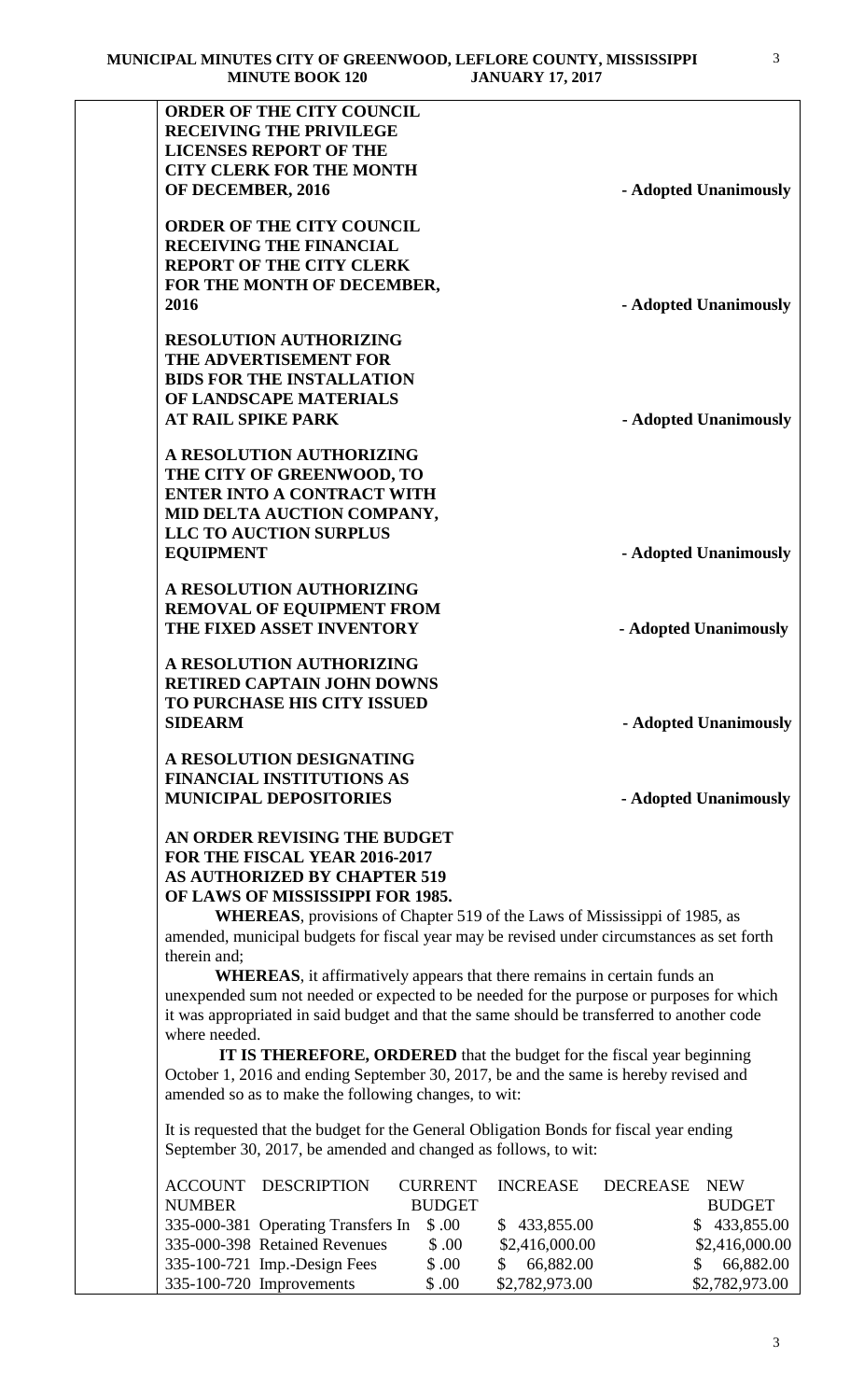| This revised budget amendment does constitute an increase to the General Obligation Bond     |                     |                 |                        |               |
|----------------------------------------------------------------------------------------------|---------------------|-----------------|------------------------|---------------|
| Fund.                                                                                        |                     |                 |                        |               |
| Nick Joseph, Jr., CPA                                                                        |                     |                 |                        |               |
| <b>City Clerk</b>                                                                            |                     |                 |                        |               |
| The above and foregoing order having first been reduced to writing was considered            |                     |                 |                        |               |
| section by section and then as a whole, having been introduced by Councilperson Charles E.   |                     |                 |                        |               |
| McCoy, Sr., was duly seconded for adoption by Councilperson Carl Palmer, and upon a vote     |                     |                 |                        |               |
| being called received the following vote:                                                    |                     |                 |                        |               |
| <b>COUNCILPERSON</b>                                                                         | <b>YEA</b>          | <b>NAY</b>      |                        |               |
| Johnny Jennings                                                                              | X                   |                 |                        |               |
| Lisa Cookston                                                                                | X                   |                 |                        |               |
| Ronnie Stevenson                                                                             | X                   |                 |                        |               |
| Charles E. McCoy, Sr.                                                                        | X                   |                 |                        |               |
| <b>Andrew Powell</b>                                                                         | X                   |                 |                        |               |
| David Jordan                                                                                 |                     | Absent          |                        |               |
| Carl Palmer                                                                                  | X                   |                 |                        |               |
|                                                                                              |                     |                 |                        |               |
| The President of the Council then declared the motion passed and adopted this the            |                     |                 |                        |               |
| 17th day of January, 2017.                                                                   |                     |                 |                        |               |
| <b>RONNIE STEVENSON</b>                                                                      |                     |                 |                        |               |
| PRESIDENT OF THE COUNCIL                                                                     |                     |                 |                        |               |
|                                                                                              |                     |                 | CAROLYN MCADAMS, MAYOR |               |
| ATTEST:                                                                                      |                     |                 |                        |               |
| CINDERELLA M. MORRIS,                                                                        |                     |                 |                        |               |
| <b>DEPUTY CLERK</b>                                                                          |                     |                 |                        |               |
|                                                                                              |                     |                 |                        |               |
| It is requested that the budget for the Old Greenwood Leflore Library for fiscal year ending |                     |                 |                        |               |
| September 30, 2017, be amended and changed as follows, to wit:                               |                     |                 |                        |               |
|                                                                                              |                     |                 |                        |               |
| <b>ACCOUNT</b><br>DESCRIPTION                                                                | <b>CURRENT</b>      | <b>INCREASE</b> | <b>DECREASE</b>        | <b>NEW</b>    |
| <b>NUMBER</b>                                                                                | <b>BUDGET</b>       |                 |                        | <b>BUDGET</b> |
| 144-000-264 Grant Funds                                                                      | \$.00               | \$136,242.00    |                        | \$136,242.00  |
| 144-000-270 Local Funds                                                                      | \$.00               | \$19,160.25     |                        | \$19,160.25   |
| 144-000-271 Local Funds-County                                                               | \$.00               | \$36,879.00     |                        | \$36,879.00   |
| 144-450-710 Improvements                                                                     | \$.00               | \$187,500.00    |                        | \$187,500.00  |
| 144-450-711 Professional Serv.                                                               | $\mathbb{S}$<br>.00 | \$4,781.25      |                        | \$4,781.25    |
|                                                                                              |                     |                 |                        |               |
| This revised budget amendment does constitute an increase to the Old Greenwood Leflore       |                     |                 |                        |               |
| Library Fund.                                                                                |                     |                 |                        |               |
| Nick Joseph, Jr., CPA                                                                        |                     |                 |                        |               |
| <b>City Clerk</b>                                                                            |                     |                 |                        |               |
| The above and foregoing order having first been reduced to writing was considered            |                     |                 |                        |               |
| section by section and then as a whole, having been introduced by Councilperson Charles E.   |                     |                 |                        |               |
| McCoy, Sr., was duly seconded for adoption by Councilperson Carl Palmer, and upon a vote     |                     |                 |                        |               |
| being called received the following vote:                                                    |                     |                 |                        |               |
| <b>COUNCILPERSON</b>                                                                         | <b>YEA</b>          | <b>NAY</b>      |                        |               |
| Johnny Jennings                                                                              | X                   |                 |                        |               |
| Lisa Cookston                                                                                | X                   |                 |                        |               |
| Ronnie Stevenson                                                                             | X                   |                 |                        |               |
| Charles E. McCoy, Sr.                                                                        | X                   |                 |                        |               |
| <b>Andrew Powell</b>                                                                         | X                   |                 |                        |               |
| David Jordan                                                                                 |                     | Absent          |                        |               |
| Carl Palmer                                                                                  | X                   |                 |                        |               |
| The President of the Council then declared the motion passed and adopted this the            |                     |                 |                        |               |
| 17th day of January, 2017.                                                                   |                     |                 |                        |               |
| <b>RONNIE STEVENSON</b>                                                                      |                     |                 |                        |               |
| PRESIDENT OF THE COUNCIL                                                                     |                     |                 |                        |               |
|                                                                                              |                     |                 | CAROLYN MCADAMS, MAYOR |               |
| ATTEST:                                                                                      |                     |                 |                        |               |
| CINDERELLA M. MORRIS,                                                                        |                     |                 |                        |               |
| <b>DEPUTY CLERK</b>                                                                          |                     |                 |                        |               |
|                                                                                              |                     |                 |                        |               |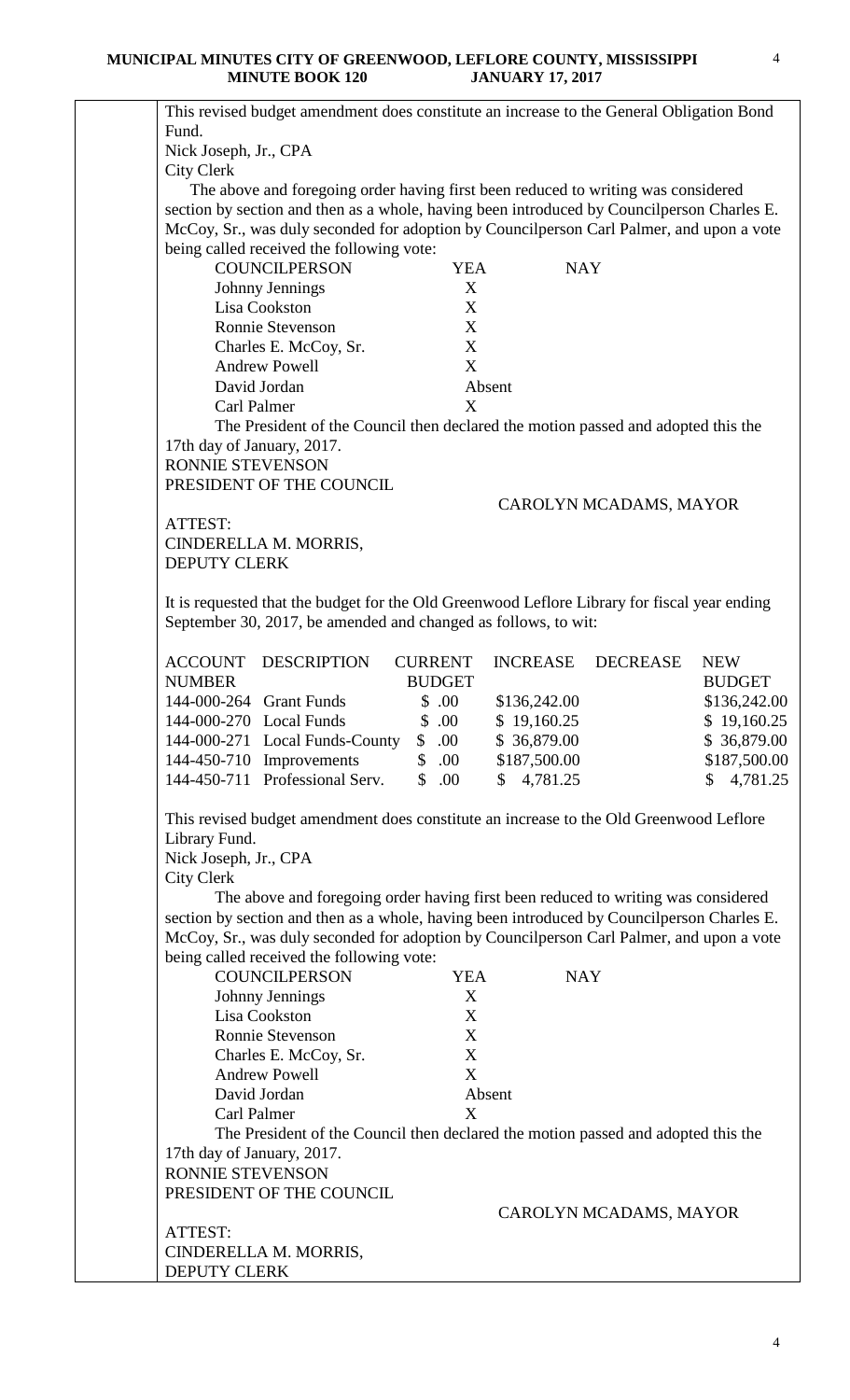It is requested that the budget for the Brownfield's grant for fiscal year ending September 30, 2017, be amended and changed as follows, to wit: ACCOUNT DESCRIPTION CURRENT INCREASE DECREASE NEW NUMBER BUDGET BUDGET 149-000-264 Grant Funds \$ .00 \$400,000.00 \$400,000.00 149-650-500 Supplies \$ .00 \$ 2,800.00 \$ 2,800.00 149-650-601 Contractual Services \$.00 \$392,000.00 \$392,000.00 149-650-685 Training \$ .00 \$ 5,200.00 \$ 5,200.00 This revised budget amendment constitutes an increase in the Brownfield's grant. Nick Joseph, Jr., CPA City Clerk The above and foregoing order having first been reduced to writing was considered section by section and then as a whole, having been introduced by Councilperson Charles E. McCoy, Sr., was duly seconded for adoption by Councilperson Carl Palmer, and upon a vote being called received the following vote: COUNCILPERSON YEA NAY Johnny Jennings X Lisa Cookston X Ronnie Stevenson X Charles E. McCoy, Sr. X Andrew Powell X David Jordan Absent Carl Palmer X The President of the Council then declared the motion passed and adopted this the 17th day of January, 2017. RONNIE STEVENSON PRESIDENT OF THE COUNCIL CAROLYN MCADAMS, MAYOR ATTEST: CINDERELLA M. MORRIS, DEPUTY CLERK **RESOLUTION AUTHORIZING THE MAYOR AND CITY CLERK TO DO ALL THINGS REASONABLE AND NECESSARY TO PAY ALL OBLIGATIONS ON THE DOCKET OF CLAIMS WHEREAS**, the City from time to time incurs necessary reasonable expenses; and, **WHEREAS**, all lawful obligations should be timely paid. **NOW, THEREFORE, BE IT RESOLVED BY THE COUNCIL OF THE CITY OF GREENWOOD, LEFLORE COUNTY, MISSISSIPPI**: **SECTION 1**: The Mayor and the City Clerk should be and they are hereby authorized to do all things reasonable and necessary to pay all those obligations listed in the **"DOCKET OF CLAIMS," BOOK 64, CITY OF GREENWOOD, JANUARY 17, 2017, CITY COUNCIL MEETING.** The above and foregoing resolution, after having been first reduced to writing and read by the Clerk of the Council, was introduced by Councilperson Charles E. McCoy, Sr., seconded by Councilperson Carl Palmer, and was adopted by the following roll call to-wit: YEAS NAYS Johnny Jennings Lisa Cookston Ronnie Stevenson Charles E. McCoy, Sr. Andrew Powell David Jordan - Absent Carl Palmer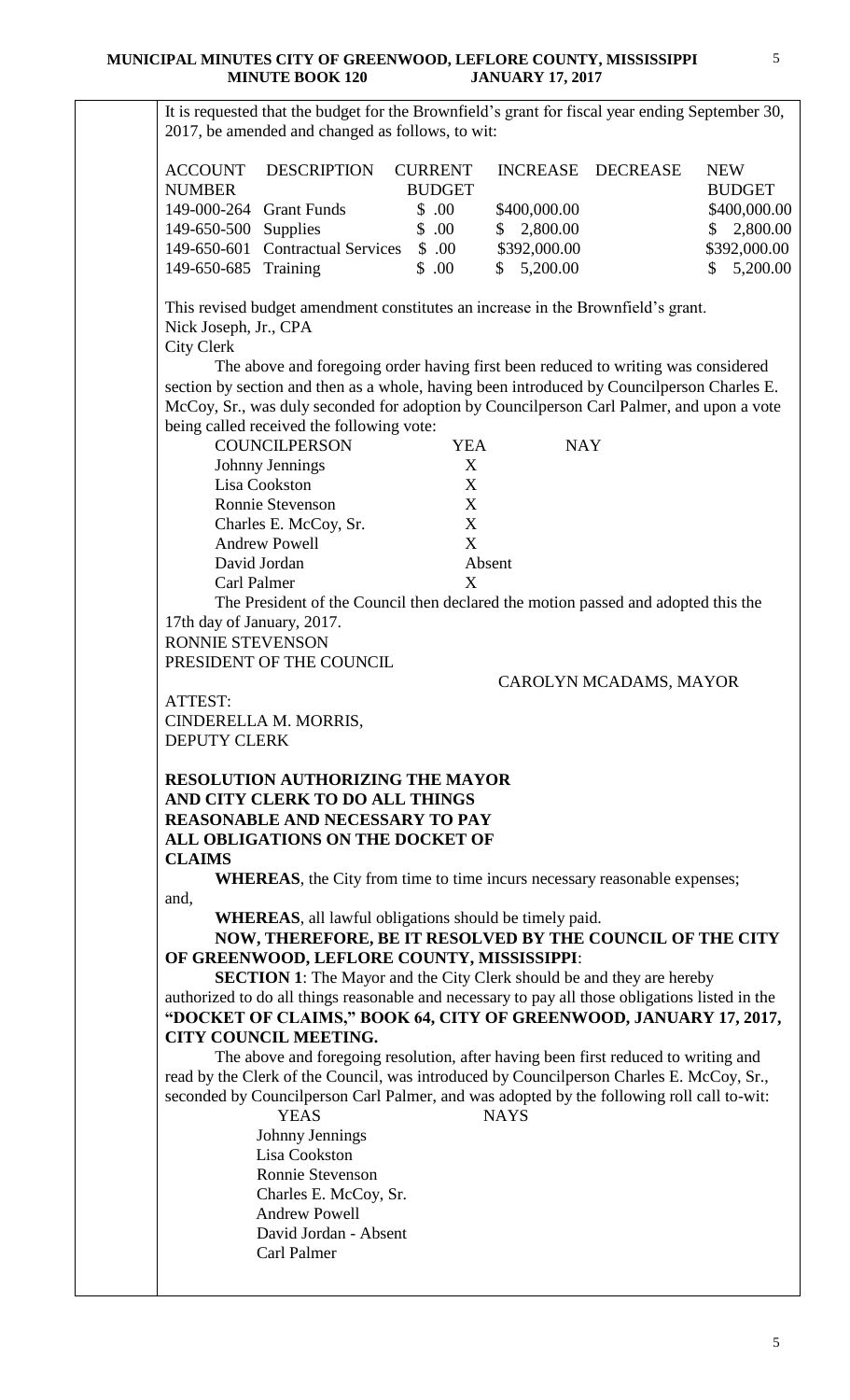| IN RE: APPOINTMENT AGENDA<br>A RESOLUTION CONFIRMING<br>THE APPOINTMENT OF WILLIE<br>PREASTLY TO THE CITY<br><b>ELECTION COMMISSION</b><br>A RESOLUTION CONFIRMING<br>THE APPOINTMENT OF CHARLES<br><b>POWERS TO THE CITY</b><br><b>ELECTION COMMISSION</b><br>IN RE: ROUTINE ITEMS AGENDA<br>A RESOLUTION AUTHORIZING<br><b>CONTRACT CHANGE ORDER</b><br><b>NUMBER 1 TO THE CONTRACT</b><br>WITH GREENBRIAR DIGGING<br><b>SERVICE LIMITED PARTNERSHIP</b><br><b>FOR THE FY 2016 SANITARY SEWER</b><br><b>EXTENSION BETWEEN CANNON</b><br><b>CHEVROLET AND LAMB'S</b><br><b>PHOTOGRAPHY</b><br><b>IN RE: STUDY AGENDA -NONE</b><br>THERE BEING NO FURTHER BUSINESS, THIS MEETING WAS<br><b>ADJOURNED</b> | - Adopted Unanimously<br>- Adopted Unanimously<br>- Adopted Unanimously |
|----------------------------------------------------------------------------------------------------------------------------------------------------------------------------------------------------------------------------------------------------------------------------------------------------------------------------------------------------------------------------------------------------------------------------------------------------------------------------------------------------------------------------------------------------------------------------------------------------------------------------------------------------------------------------------------------------------|-------------------------------------------------------------------------|
|                                                                                                                                                                                                                                                                                                                                                                                                                                                                                                                                                                                                                                                                                                          |                                                                         |
|                                                                                                                                                                                                                                                                                                                                                                                                                                                                                                                                                                                                                                                                                                          |                                                                         |
|                                                                                                                                                                                                                                                                                                                                                                                                                                                                                                                                                                                                                                                                                                          |                                                                         |
|                                                                                                                                                                                                                                                                                                                                                                                                                                                                                                                                                                                                                                                                                                          |                                                                         |
|                                                                                                                                                                                                                                                                                                                                                                                                                                                                                                                                                                                                                                                                                                          |                                                                         |
|                                                                                                                                                                                                                                                                                                                                                                                                                                                                                                                                                                                                                                                                                                          |                                                                         |
|                                                                                                                                                                                                                                                                                                                                                                                                                                                                                                                                                                                                                                                                                                          |                                                                         |
|                                                                                                                                                                                                                                                                                                                                                                                                                                                                                                                                                                                                                                                                                                          |                                                                         |
|                                                                                                                                                                                                                                                                                                                                                                                                                                                                                                                                                                                                                                                                                                          |                                                                         |
|                                                                                                                                                                                                                                                                                                                                                                                                                                                                                                                                                                                                                                                                                                          |                                                                         |
|                                                                                                                                                                                                                                                                                                                                                                                                                                                                                                                                                                                                                                                                                                          |                                                                         |
|                                                                                                                                                                                                                                                                                                                                                                                                                                                                                                                                                                                                                                                                                                          |                                                                         |
|                                                                                                                                                                                                                                                                                                                                                                                                                                                                                                                                                                                                                                                                                                          |                                                                         |
|                                                                                                                                                                                                                                                                                                                                                                                                                                                                                                                                                                                                                                                                                                          |                                                                         |
|                                                                                                                                                                                                                                                                                                                                                                                                                                                                                                                                                                                                                                                                                                          |                                                                         |
|                                                                                                                                                                                                                                                                                                                                                                                                                                                                                                                                                                                                                                                                                                          |                                                                         |
|                                                                                                                                                                                                                                                                                                                                                                                                                                                                                                                                                                                                                                                                                                          |                                                                         |
|                                                                                                                                                                                                                                                                                                                                                                                                                                                                                                                                                                                                                                                                                                          |                                                                         |
|                                                                                                                                                                                                                                                                                                                                                                                                                                                                                                                                                                                                                                                                                                          |                                                                         |
|                                                                                                                                                                                                                                                                                                                                                                                                                                                                                                                                                                                                                                                                                                          |                                                                         |
|                                                                                                                                                                                                                                                                                                                                                                                                                                                                                                                                                                                                                                                                                                          |                                                                         |
|                                                                                                                                                                                                                                                                                                                                                                                                                                                                                                                                                                                                                                                                                                          |                                                                         |
|                                                                                                                                                                                                                                                                                                                                                                                                                                                                                                                                                                                                                                                                                                          |                                                                         |
| RONNIE STEVENSON, PRESIDENT                                                                                                                                                                                                                                                                                                                                                                                                                                                                                                                                                                                                                                                                              |                                                                         |
| JOHNNY JENNINGS, VICE PRESIDENT                                                                                                                                                                                                                                                                                                                                                                                                                                                                                                                                                                                                                                                                          |                                                                         |
| <b>LISA COOKSTON</b>                                                                                                                                                                                                                                                                                                                                                                                                                                                                                                                                                                                                                                                                                     |                                                                         |
| <b>CHARLES E. MCCOY, SR.</b>                                                                                                                                                                                                                                                                                                                                                                                                                                                                                                                                                                                                                                                                             |                                                                         |
| <b>ANDREW POWELL</b>                                                                                                                                                                                                                                                                                                                                                                                                                                                                                                                                                                                                                                                                                     |                                                                         |
| <b>DAVID JORDAN</b>                                                                                                                                                                                                                                                                                                                                                                                                                                                                                                                                                                                                                                                                                      |                                                                         |
| <b>CARL PALMER</b>                                                                                                                                                                                                                                                                                                                                                                                                                                                                                                                                                                                                                                                                                       |                                                                         |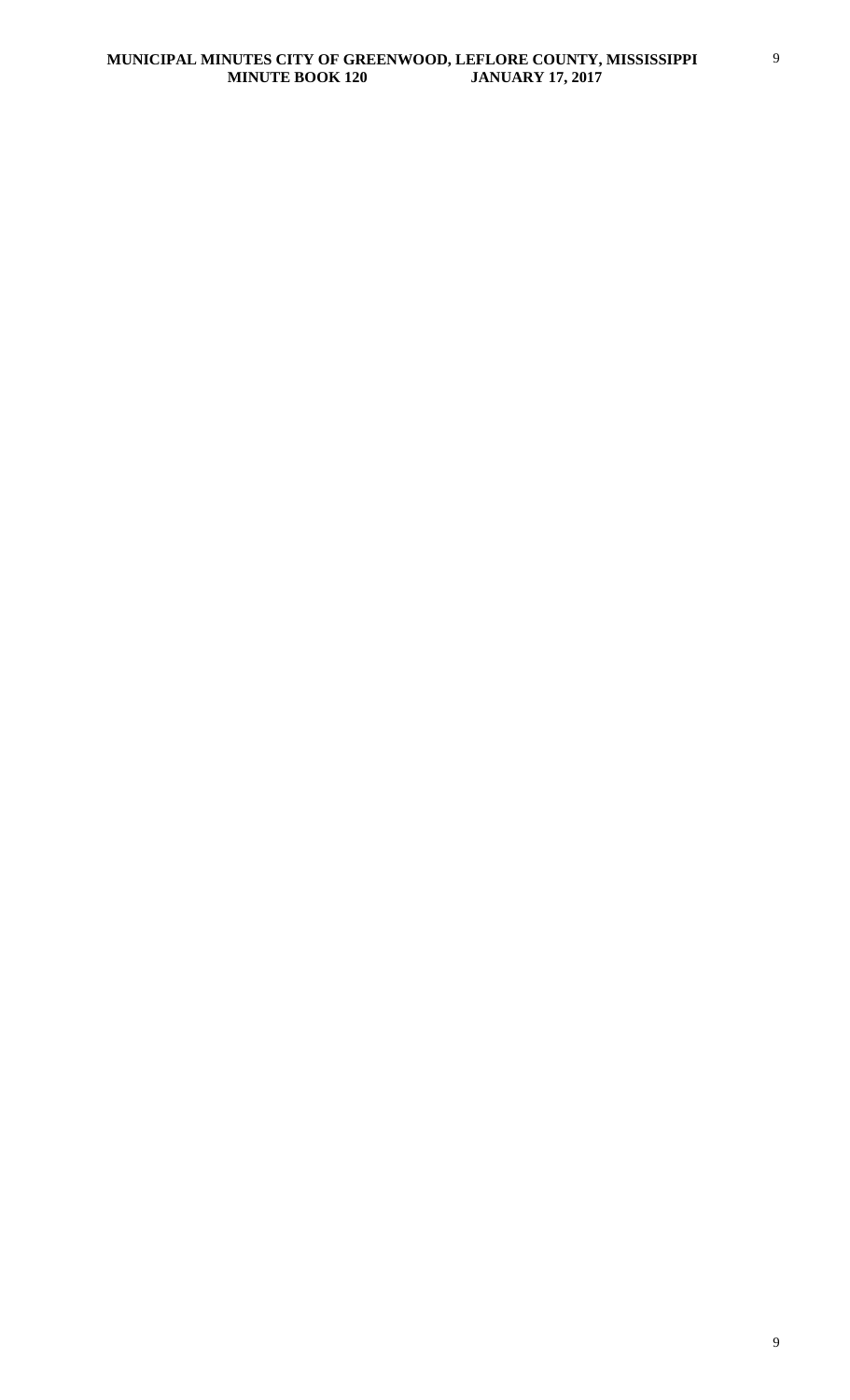### **STATE OF MISSISSIPPI COUNTY OF LEFLORE CITY OF GREENWOOD BE IT REMEMBERED THAT A SPECIAL MEETING OF THE**

**GREENWOOD CITY COUNCIL** was held this Friday, January 27, 2017 at 10:00 a.m. in the Council Chamber of the Greenwood City Hall, it being the time and place for holding said meeting.

There were present at this meeting, Mayor Carolyn McAdams, Councilpersons Johnny Jennings, Ronnie Stevenson, Andrew Powell and Carl Palmer, and Cinderella Morris, Council Clerk. Councilpersons Lisa Cookston, Charles E. McCoy, Sr., and David Jordan being absent.

 Also present were: Tommy Gregory, Gregory & Associates, Inc., Ricky Pullen, Mike Rozier Construction, and Havis Glover, Milwaukee Electric Tool Corporation.

# **IN RE: AGENDA**

 Motion was made by Councilperson Carl Palmer, seconded by Councilperson Johnny Jennings to adopt the agenda. A vote was taken, Councilpersons Johnny Jennings, Ronnie Stevenson, Andrew Powell and Carl Palmer all voted YEA. Councilpersons Lisa Cookston, Charles E. McCoy, Sr., and David Jordan being absent. The President declared the motion passed and adopted.

 Tommy Gregory explained the following resolution. He said that the quality lab was not included in the original bid. He said that they advertised for bids for a quality lab and that Mike Rozier Construction Company submitted the lowest and best bid. He announced that they will have to treat the bid as two separate projects. He said the projects should be finished in six to seven weeks. He stated that the city has been audited on the big project. Council discussed this matter further.

**IN RE: ROUTINE AGENDA IN RE: ROUTINE ITEMS AGENDA RESOLUTION ACCEPTING BID AND AUTHORIZING THE CITY OF GREENWOOD TO ENTER A CONTRACT WITH MIKE ROZIER CONSTRUCTION CO., INC. FOR THE CONSTRUCTION OF A QUALITY LAB UNDER PHASE II OF CDBG ED PROJECT NO. 1132-15-200-PF-01 AT MILWAUKEE ELECTRIC TOOL CORPORATION - Adopted Unanimously**

 **THERE BEING NO FURTHER BUSINESS, THIS MEETING WAS ADJOURNED**

### **RONNIE STEVENSON, PRESIDENT**

#### **JOHNNY JENNINGS, VICE PRESIDENT**

#### **LISA COOKSTON**

#### **CHARLES E. MCCOY, SR.**

# **ANDREW POWELL**

# **DAVID JORDAN**

#### **CARL PALMER**

#### **CERTIFIED BY:**

**NICK JOSEPH, JR., CITY CLERK**